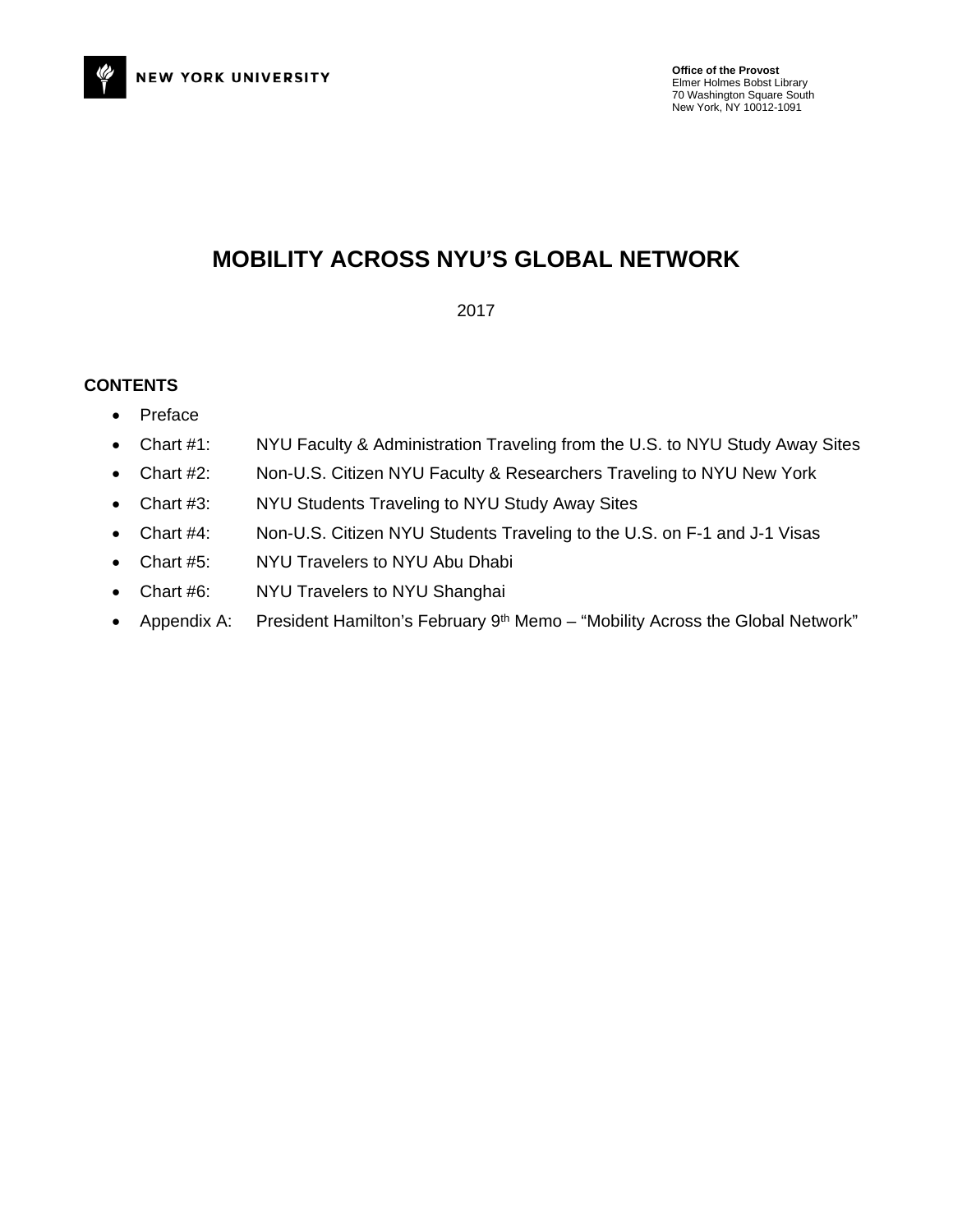### **PREFACE**

The 2017 Global Mobility report covers travel for faculty and other NYU travelers across NYU's global degree-granting "portal" campuses – in New York, Abu Dhabi, and Shanghai – as well as its academic centers (or study away sites).

Created in response to requests from faculty governance groups during the 2014-15 academic year, this report – now in its third year -- is designed to provide insight into travel across NYU's global network, including any issues faced by faculty, students, staff, and administrators.

Over the past 12 months, global mobility has become a topic of increasing interest – and concern – to the NYU community, who in some cases have been directly affected by governmental decisions that have led to both delays and denials of visas. [Please see President Hamilton's February 9 memo to NYU faculty, addressing this issue, attached as an appendix to this report.]

This report includes material provided by the University's Office of Global Services (OGS) with respect to inbound travelers to the U.S. and outbound travelers to the study away sites; and material provided by NYU Abu Dhabi and NYU Shanghai with respect to their inbound travelers.

Data provided by OGS material includes travelers with start dates between January 1, 2017 and December 31, 2017. Statistics provided by NYU Abu Dhabi and NYU Shanghai are for the 2015- 16 academic year, though each also include historical data.

The report includes data on new and continuing NYU faculty, researchers, staff, and students, who are traveling to and from portal campuses and global sites. It does not include travel by members of the NYU community who are traveling outside NYU's global network, or travel to countries where portals and sites are located, but when the portal or site is not the destination. It also does not include travel by non-NYU visitors to NYU portals and sites.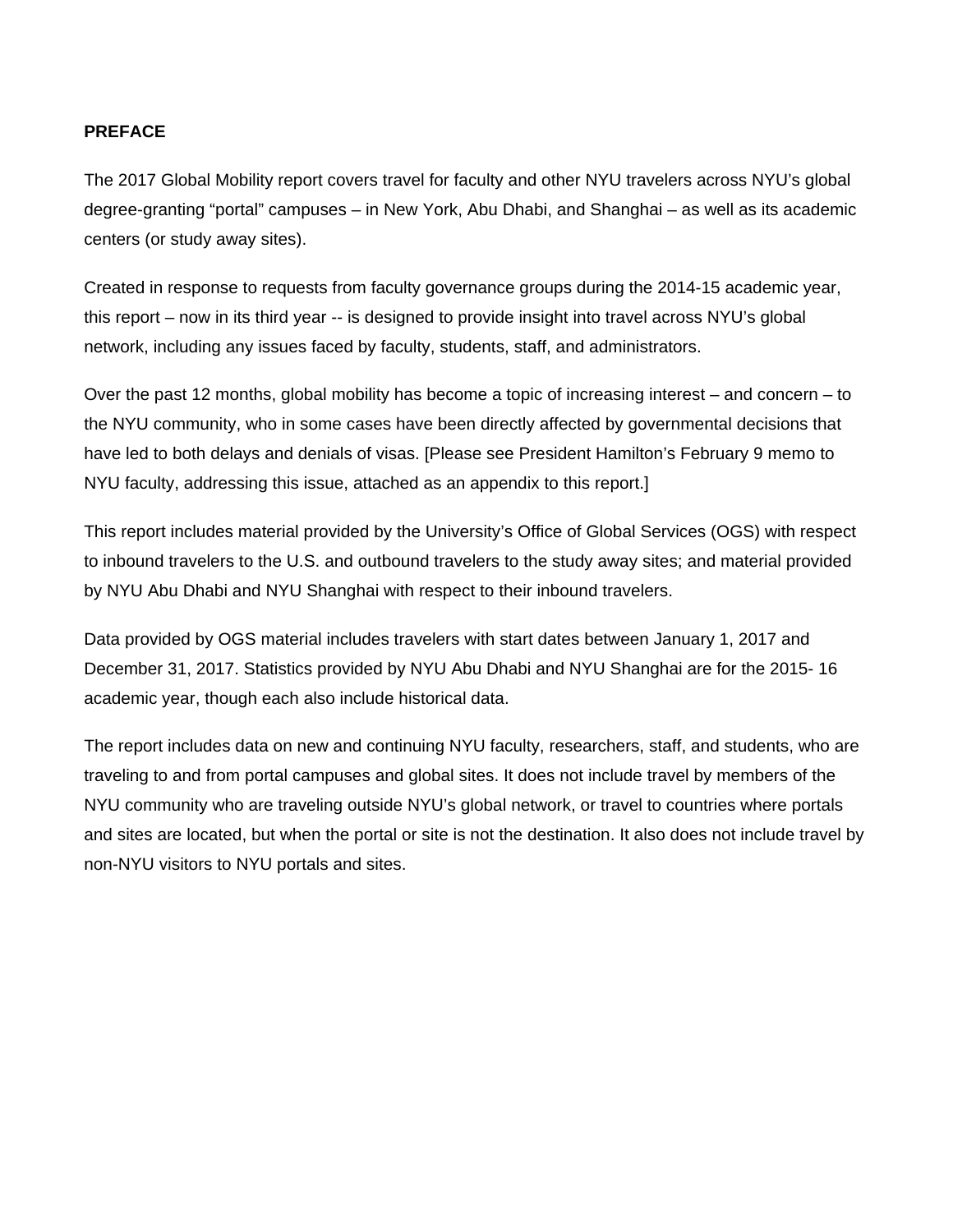# **Chart #1: NYU Faculty & Administration Traveling from the U.S. to NYU Study Away Sites (Excluding NYUAD & NYUSH) For Start Dates between 01/01/2017 and 12/31/2017**

|                 |                | <b>Visa Applications Submitted</b>      |                |              |                                 | <b>Visas Approved</b> |                      |                 |                |                                                                                                                                                                                                                                |                |          |               |                | <b>Visa Issues</b> |                   |              |              | <b>U.S. Port of Exit Issues</b> |  |              |                   |                |  |  |
|-----------------|----------------|-----------------------------------------|----------------|--------------|---------------------------------|-----------------------|----------------------|-----------------|----------------|--------------------------------------------------------------------------------------------------------------------------------------------------------------------------------------------------------------------------------|----------------|----------|---------------|----------------|--------------------|-------------------|--------------|--------------|---------------------------------|--|--------------|-------------------|----------------|--|--|
|                 |                |                                         |                |              |                                 |                       | <b>U.S. Citizens</b> |                 |                | Non-U.S. Citizens                                                                                                                                                                                                              |                |          | <b>Issues</b> |                |                    | <b>Unresolved</b> |              |              | <b>Issues</b>                   |  |              | <b>Unresolved</b> |                |  |  |
|                 |                | <b>Faculty   Administration   Total</b> |                | <b>Based</b> | NYU AD- NYU SH-<br><b>Based</b> |                       |                      |                 |                | Faculty   Administration   Total   Faculty   Administration   Total   Faculty   Administration   Total   Faculty   Administration   Total   Faculty   Administration   Total   Faculty   Administration   Total   Faculty   Ad |                |          |               |                |                    |                   |              |              |                                 |  |              |                   |                |  |  |
| to Accra        | 2              | 3                                       | 5 <sup>5</sup> |              | $\Omega$                        | 2                     | 3                    | $5^{\circ}$     | $\Omega$       | $\Omega$                                                                                                                                                                                                                       |                | $\Omega$ | $\mathbf 0$   | $\overline{0}$ | $\mathbf 0$        | $\mathbf{0}$      |              | 0            | $\mathbf{0}$                    |  |              | $\mathbf 0$       | 0              |  |  |
| to Berlin       | 10             | $\Omega$                                | 10             |              | $\Omega$                        | 8                     | $\mathbf{0}$         | 8               | $\overline{2}$ | $\Omega$                                                                                                                                                                                                                       | $\overline{2}$ | $\Omega$ | $\mathbf{0}$  | $\overline{0}$ | $\mathbf 0$        | $\mathbf{0}$      |              | $\mathbf{0}$ | $\Omega$                        |  |              | $\mathbf 0$       | $\overline{0}$ |  |  |
| to Buenos Aires | 6              | $\mathbf{0}$                            | $6\phantom{1}$ |              | $\Omega$                        | .ხ                    | $\mathbf 0$          | 5               |                | $\Omega$                                                                                                                                                                                                                       |                | $\Omega$ | 0             | $\overline{0}$ | $\mathbf 0$        | $\mathbf 0$       |              | $\mathbf 0$  | $\Omega$                        |  | 0            | $\mathbf 0$       | $\mathbf{0}$   |  |  |
| to Florence     | -9             |                                         | 10             | ົ            |                                 | $\mathbf{Q}$          |                      | 10 <sup>°</sup> | $\Omega$       |                                                                                                                                                                                                                                | $\overline{0}$ |          | $\mathbf{0}$  | $\overline{0}$ | $\mathbf 0$        | $\mathbf{0}$      |              | 0            | $\Omega$                        |  |              | $\mathbf 0$       | $\overline{0}$ |  |  |
| to London       | 11             |                                         | 12             |              | $\Omega$                        | 11                    | $\mathbf 0$          | 11              | $\Omega$       |                                                                                                                                                                                                                                |                |          | $\mathbf 0$   | $\overline{0}$ | $\mathbf{0}$       | $\mathbf{0}$      |              | $\mathbf{0}$ | $\Omega$                        |  |              | $\mathbf 0$       | $\overline{0}$ |  |  |
| to Madrid       | 2              | 2                                       | $\overline{4}$ |              | $\Omega$                        | 2                     |                      | $\mathbf{3}$    | $\Omega$       |                                                                                                                                                                                                                                |                | $\Omega$ | $\Omega$      | $\overline{0}$ | $\mathbf 0$        | $\mathbf{0}$      |              | $\mathbf{0}$ | $\mathbf{0}$                    |  | $\Omega$     | $\mathbf 0$       | $\overline{0}$ |  |  |
| to Paris        | 19             | $\boldsymbol{\Delta}$                   | 23             |              | $\Omega$                        | 18                    | $\mathbf{3}$         | 21              |                |                                                                                                                                                                                                                                | $\overline{2}$ | $\Omega$ | $\mathbf 0$   | $\overline{0}$ | 0                  | $\mathbf{0}$      |              | $\mathbf{0}$ | $\mathbf{0}$                    |  |              | $\mathbf 0$       | $\overline{0}$ |  |  |
| to Prague       | $\overline{2}$ | $\mathbf{0}$                            | 2              |              |                                 | 2                     | $\mathbf 0$          | 2               | $\Omega$       | $\Omega$                                                                                                                                                                                                                       |                |          | $\mathbf 0$   | $\overline{0}$ | 0                  | $\mathbf 0$       |              | 0            | $\Omega$                        |  |              | $\mathbf 0$       | $\overline{0}$ |  |  |
| to Shanghai     | 14             | $\Omega$                                | 14             |              | 3                               | 12                    | $\mathbf 0$          | 12 <sup>2</sup> | $\overline{2}$ | $\Omega$                                                                                                                                                                                                                       | $\overline{2}$ | $\Omega$ | $\mathbf 0$   | $\overline{0}$ | $\mathbf 0$        | $\mathbf 0$       |              | $\Omega$     | $\Omega$                        |  |              | $\mathbf 0$       | $\overline{0}$ |  |  |
| to Sydney       | $\mathbf{3}$   | $\mathbf 0$                             | $\mathbf{3}$   | 3            |                                 | 3                     | $\mathbf 0$          | $\mathbf{3}$    | $\mathbf 0$    | $\Omega$                                                                                                                                                                                                                       | $\mathbf 0$    |          | $\mathbf 0$   | $\overline{0}$ | $\mathbf 0$        | $\mathbf 0$       |              | 0            | $\Omega$                        |  | $\mathbf{0}$ | $\mathbf 0$       | $\overline{0}$ |  |  |
| to Tel Aviv     | $\mathbf 0$    | $\Omega$                                | $\mathbf{0}$   |              | $\Omega$                        |                       | $\mathbf 0$          | $\Omega$        | $\Omega$       | $\Omega$                                                                                                                                                                                                                       | $\mathbf{0}$   | $\Omega$ | $\mathbf 0$   | $\overline{0}$ | $\Omega$           | $\mathbf{0}$      |              | 0            |                                 |  |              | $\mathbf 0$       | $\overline{0}$ |  |  |
| <b>TOTAL</b>    | 78             | 11                                      | 89             | 18           |                                 | 72                    |                      | 80              | b              |                                                                                                                                                                                                                                | 9              |          | $\mathbf{0}$  | $\mathbf{0}$   | $\bf{0}$           | $\bf{0}$          |              | $\bf{0}$     |                                 |  |              | $\bf{0}$          | $\mathbf{0}$   |  |  |
|                 |                |                                         |                |              |                                 |                       |                      |                 |                |                                                                                                                                                                                                                                |                |          |               |                |                    |                   |              |              |                                 |  |              |                   |                |  |  |
| based in NYUAD  | 18             | $\Omega$                                | 18             |              |                                 | 18                    | $\Omega$             | 18              | $\Omega$       |                                                                                                                                                                                                                                | $\overline{0}$ | $\Omega$ | $\mathbf{0}$  | $\overline{0}$ | $\Omega$           | $\mathbf{0}$      | $\mathbf{0}$ | $\Omega$     |                                 |  |              | $\mathbf 0$       | $\overline{0}$ |  |  |
| based in NYUSH  | $\mathbf{3}$   | $\Omega$                                | 3 <sup>°</sup> |              |                                 |                       | $\Omega$             |                 | $\overline{2}$ |                                                                                                                                                                                                                                | $\overline{2}$ | $\Omega$ | $\Omega$      | $\overline{0}$ | $\Omega$           | $\Omega$          |              | $\Omega$     | $\Omega$                        |  |              | $\mathbf{0}$      | $\overline{0}$ |  |  |

For outbound faculty and administration: OGS issued documents for 78 faculty and 11 administrative staff members, all of whom received visa approvals. Additionally, 18 of these approved visa applications were for NYUAD-bas NYU Shanghai-based faculty members. OGS knows of no visa or port of exit issues for U.S.-based faculty and administration going on assignment during this time period.

. U.S.-based NYU faculty, administration, and staff outbound to NYU Shanghai and NYU Abu Dhabi are not counted here. They are reported as inbound travelers to NYU Shanghai and NYU Abu Dhabi in the charts entitled "NYU Trav "NYU Travelers to NYU Shanghai."

#### Summary:

#### **Notes:**

• Data are provided by the Office of Global Services (OGS).

• Visa Issues: What OGS knows about faculty, administration, and staff who were unable to travel due to visa delays, visa denials, security checks, etc.

• Port of Exit Issues: What OGS knows about faculty, administration, and staff who had issues upon departing from a US port of exit (airport, land border).

• Data exclude School of Medicine.

• Data does not include assistance to faculty going to non-NYU sites.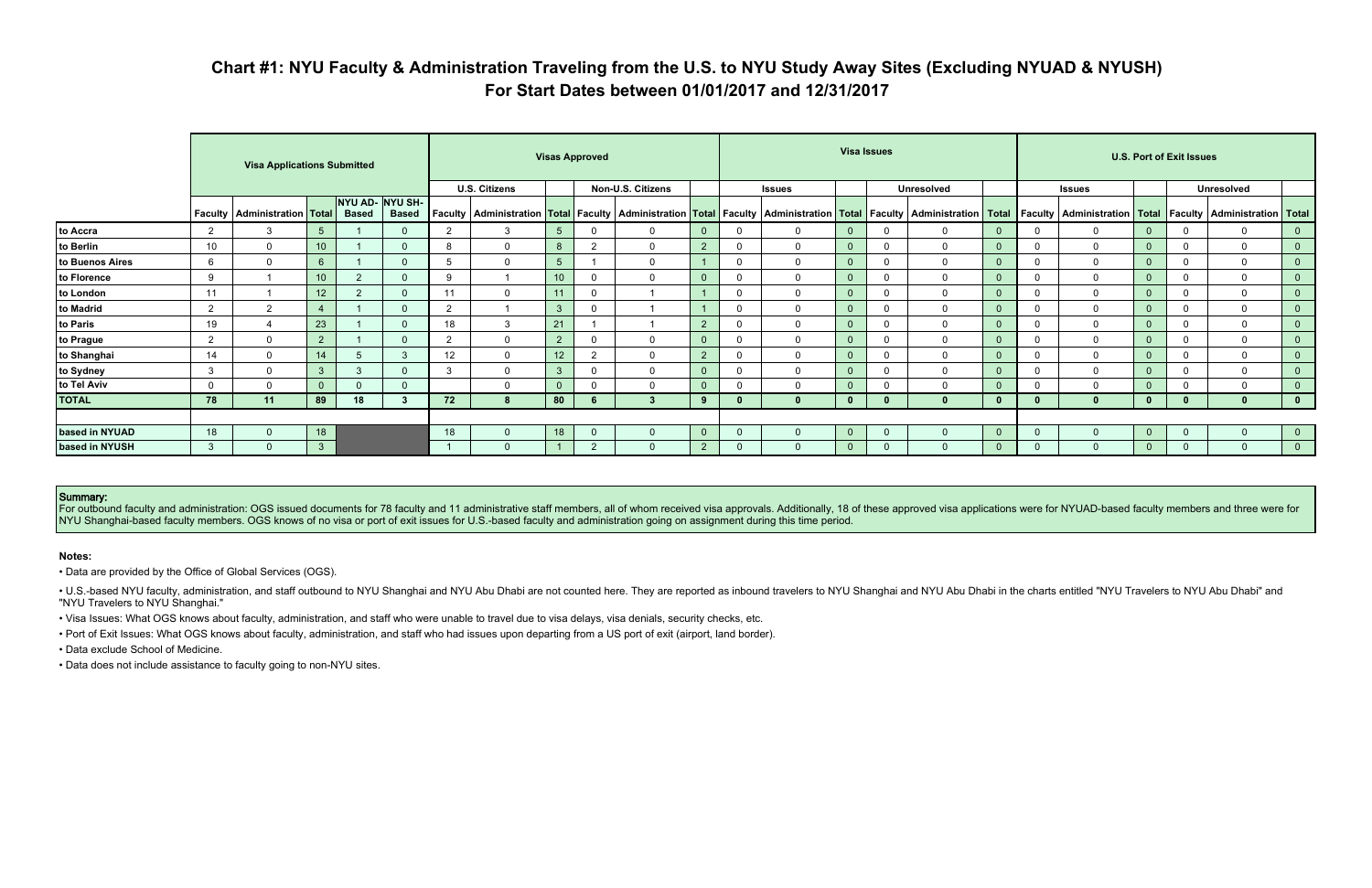# **Chart #2: Non-U.S. Citizen NYU Faculty & Researchers Traveling to NYU New York For Start Dates between 01/01/2017-12/31/2017**

|              |                | <b>Initial Documents Issued/Filed</b> |                        |                        |                | <b>Visa Issues</b><br><b>Reported to OGS</b> |                        | <b>Port of Entry Issues</b><br><b>Reported to OGS</b> |                |             |                        | Scholars Not Arrived as of 12/31/2017 |                |             | Initial Scholars Arrived/Reported Approved |                        |                |             |                 |                 |
|--------------|----------------|---------------------------------------|------------------------|------------------------|----------------|----------------------------------------------|------------------------|-------------------------------------------------------|----------------|-------------|------------------------|---------------------------------------|----------------|-------------|--------------------------------------------|------------------------|----------------|-------------|-----------------|-----------------|
| Visa Type    | <b>Faculty</b> | <b>Researchers</b>                    | <b>NYUAD-</b><br>based | <b>NYUSH-</b><br>based | <b>Faculty</b> | Researchers                                  | <b>NYUAD-</b><br>based | <b>NYUSH-</b><br>based                                | <b>Faculty</b> | Researchers | <b>NYUAD-</b><br>based | <b>NYUSH-</b><br>based                | <b>Faculty</b> | Researchers | <b>NYUAD-</b><br>based                     | <b>NYUSH-</b><br>based | <b>Faculty</b> | Researchers | NYUAD-<br>based | NYUSH-<br>based |
| J-1          | 95             | 436                                   | 11                     |                        |                |                                              |                        |                                                       |                |             |                        |                                       |                |             |                                            |                        |                | 417         |                 |                 |
| $H-1B$       | 34             | 22                                    |                        |                        |                |                                              |                        |                                                       |                |             |                        |                                       |                |             |                                            |                        |                | 22          |                 |                 |
| $O-1$        |                |                                       |                        |                        |                |                                              |                        |                                                       |                |             |                        |                                       |                |             |                                            |                        |                |             |                 |                 |
| $E-3$        |                |                                       |                        |                        |                |                                              |                        |                                                       |                |             |                        |                                       |                |             |                                            |                        |                |             |                 |                 |
| ΤN           |                |                                       |                        |                        |                |                                              |                        |                                                       |                |             |                        |                                       |                |             |                                            |                        |                |             |                 |                 |
| <b>TOTAL</b> | 595<br>12      |                                       |                        |                        | 10             |                                              |                        |                                                       |                |             |                        |                                       |                |             |                                            |                        | 576            | 12          |                 |                 |

#### Summary:

For J-1 inbound faculty and researchers: OGS issued documents for 531 faculty and researchers. Of these, OGS is aware that 512 satisfactorily completed the process as of 12/31/2017. OGS knows of six researchers who experie the US and one researcher who experienced a port of entry issue, which was resolved. OGS also counts 16 researchers who had not arrived at the time of running this report. This is either due to the fact that their appointm appointment for personal reasons. During this specific timeframe, OGS knows of 11 NYUAD faculty members and 2 NYUSH faculty members applying for a J-1 visa, and none reported any issues.

For Non-J-1 inbound faculty and researchers: OGS filed petitions for/advised on 64 initial faculty and researchers who had start dates between 1/1/2017-12/31/2017. Of these, OGS is aware that 116 satisfactorily completed t members and researchers were delayed due to administrative processing at the Consulate at first. During this specific timeframe, OGS only knows of 1 NYUAD faculty members and 0 NYUSH faculty members applying for a non J-1 issues.

| Visa Type | <b>Description</b>                                                                                             |
|-----------|----------------------------------------------------------------------------------------------------------------|
| J-1       | Exchange Visitor Program: includes Professor, Research Scholar, Short-Term Scholar & Specialist J-1 categories |
| $H-1B$    | Temporary Worker in a Specialty Occupation                                                                     |
| $O-1$     | Alien of Extraordinary Ability                                                                                 |
| $E-3$     | Certain Specialty Occupations for Australian citizens                                                          |
| ΤN        | Treaty NAFTA: For certain professionals from Canada and Mexico                                                 |

#### **Notes:**

- Data are provided by the Office of Global Services (OGS).
- Faculty include a full range of of faculty titles.
- Researchers include post docs and research scientists and visiting scholars.
- Data include processing for non-U.S. citizens entering the U.S. and for non-U.S. citizens who are in the U.S. and amending their visa status.
- Travelers applying for J-1 visas are not required to register the outcome of their visa applications with OGS.
- Visa Issues: What OGS knows about travelers who were unable to arrive due to visa delays, visa denials, security checks, etc.
- Port of Entry Issues: What OGS knows about travelers who had issues upon arrival at a US port of entry (airport, land border).
- Data are not available to OGS about port of exit issues from home country.
- Data exclude School of Medicine.
- Scholars who have not yet arrived are scheduled to start programs later in the semester, and will arrive as planned.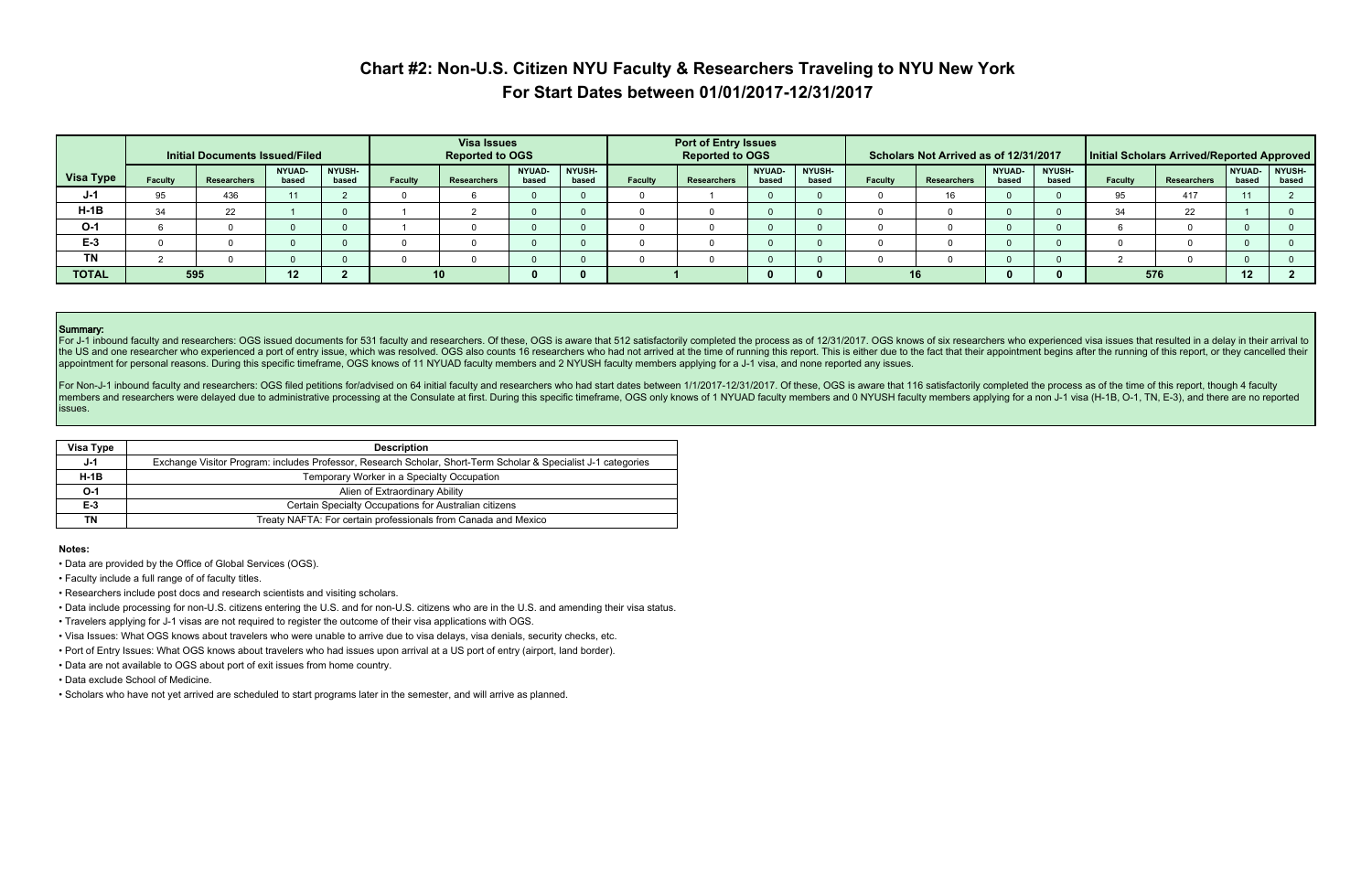### **Chart #3: NYU Students Traveling to NYU Study Away Sites For Start Dates between 01/01/2017 and 12/31/2017**

Cases Processed by OGS, Excludes Liberal Studies Freshmen

| Total number of admitted students contacted by OGS |           |          |              |                      |                             | <b>Visas Approved</b> |              |               | <b>Visa Issues</b><br><b>Reported to OGS</b> | <b>U.S. Port of Exit Issues</b><br><b>Reported to OGS</b> |                   |                      |         |     | <b>Students Enrolled</b>            |                     |          | <b>Total</b>                       |
|----------------------------------------------------|-----------|----------|--------------|----------------------|-----------------------------|-----------------------|--------------|---------------|----------------------------------------------|-----------------------------------------------------------|-------------------|----------------------|---------|-----|-------------------------------------|---------------------|----------|------------------------------------|
|                                                    | Undergrad | Graduate | <b>Total</b> | <b>U.S. Citizens</b> | Non-U.S.<br><b>Citizens</b> | <b>Dual Citizens</b>  | <b>Total</b> | <b>Issues</b> | <b>Unresolved</b>                            | <b>Issues</b>                                             | <b>Unresolved</b> | Undergrad<br>(Total) |         |     | NYUNY-based NYUAD-based NYUSH-based | Liberal<br>Studies* | Graduate | <b>Students</b><br><b>Enrolled</b> |
| to Abu Dhabi                                       |           |          |              |                      |                             |                       |              |               |                                              |                                                           |                   |                      |         |     |                                     |                     |          | 94                                 |
| to Accra                                           |           |          |              |                      |                             |                       |              |               |                                              |                                                           |                   |                      | 38      |     |                                     |                     | 29       | 76                                 |
| to Berlin                                          | 385       | フに       | 460          | 241                  | 98                          |                       | 371          |               |                                              |                                                           |                   | 209                  | 176     |     |                                     |                     | 52       | 261                                |
| to Buenos Aires                                    | 172       | 57       | 229          | 129 <sub>1</sub>     |                             |                       | 177          |               |                                              |                                                           |                   | 115                  | 98      |     |                                     |                     | 62       | 177                                |
| to Florence                                        | 681       | 51       | 732          | 375                  | 121                         |                       | 523          |               |                                              |                                                           |                   | 544                  | 262     | 23  |                                     | 181                 | 66       | 610                                |
| to London                                          | 1051      | 69       | 1120         | 569                  | 264                         |                       | 898          |               |                                              |                                                           |                   | 922                  | 699     |     |                                     | 149                 | 109      | $1031$                             |
| to Madrid                                          | 397       |          | 413          | 209                  |                             |                       | 287          |               |                                              |                                                           |                   | 221                  | 188     |     |                                     |                     | 32       | 253                                |
| to Paris                                           | 516       | 83       | 599          | 302                  | 102                         |                       | 441          |               |                                              |                                                           |                   | 368                  | 241     |     |                                     | 105                 | 162      | 530                                |
| to Prague                                          | 373       | 20       | 393          | 188 l                |                             |                       | 279          |               |                                              |                                                           |                   | 279                  | 244     |     |                                     |                     |          | 279                                |
| to Shanghai                                        | 558       | 67       | 625          | 167                  | 130                         |                       | 318          |               |                                              |                                                           |                   | 201                  | 169     | 25  |                                     |                     | 35       | 236                                |
| to Sydney                                          | 237       |          | 237          | 145                  |                             |                       | 174          |               |                                              |                                                           |                   | 166                  | $163_1$ |     |                                     |                     |          | 166                                |
| to Tel Aviv                                        |           |          |              |                      | 26                          |                       | 106          |               |                                              |                                                           |                   |                      | 37      |     |                                     |                     | 23       | 67                                 |
| <b>TOTAL</b>                                       | 4627      | 517      | 5144         | 2472                 | 950                         | 280                   | 3702         |               |                                              |                                                           |                   | 3173                 | 2355    | 158 | 129                                 | 435                 | 607      | 3780                               |

For outbound students: OGS contacted 5144 students who were initially admitted for travel to the global academic sites. As of October 18, 2017, visas were issued for 3702 students. OGS is aware of one student who experienc through the visa application process as they decide not to study away; others enroll but do not need to obtain a visa through OGS in order to travel to the site. Ultimately, 3173 undergraduate students enrolled at NYU glob required them, with the exception of Liberal Studies students. In addition, OGS assisted with processing visas for other individual school programs whose enrollment is not reflected here. There are 158 Abu Dhabi-based and data and none of them reported visa or port of exit issues.

\* Liberal Studies (which does not utilize OGS) also had 86 students enrolled in Washington, DC.

#### Summary:

. OGS contacts all students who are admitted to an NYU Study Away site shortly after they receive their placement notifications from the Office of Global Programs. Not all admitted students decide to study away, and some u In addition, OGS assists with processing visas for individual school programs whose enrollment is not refelected here.

#### **Notes:**

• Data about visa paperwork are provided by the Office of Global Services (OGS). Data about student enrollment are provided by the Office of Global Programs.

• OGS data does not include Liberal Studies freshmen going to Florence, London, and Paris. LS handles visa paperwork without going through OGS.

• Dual passport holders are advised to travel on the passport with the easiest immigration entry into the host country.

• Visa Issues: What OGS knows about students who were unable to depart due to visa delays, visa denials, security checks, etc.

• Port of Exit Issues: What OGS knows about students who had issues upon departing from a US Port of Exit (airport, land border).

• Data exclude School of Medicine.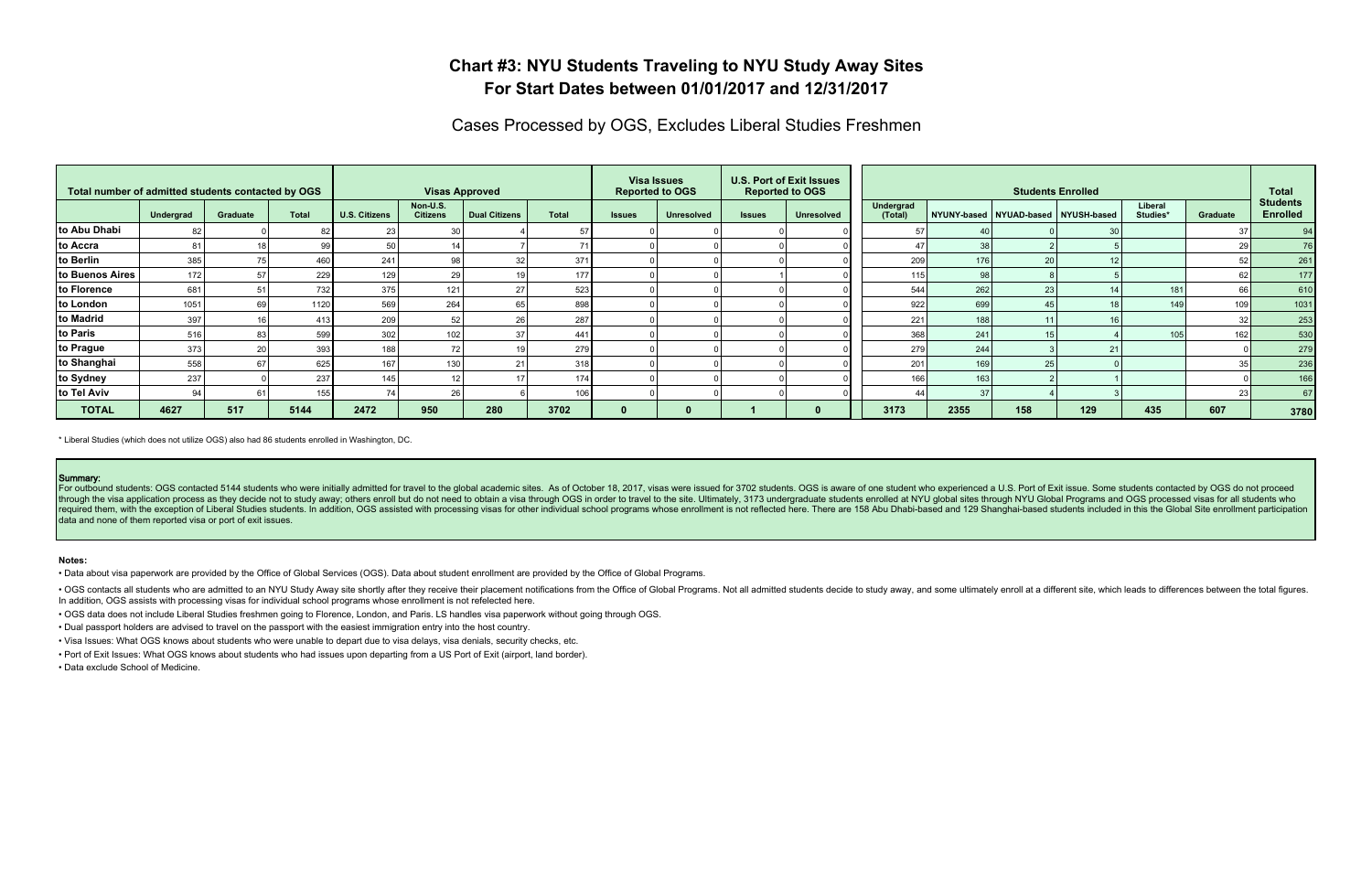## **Chart #4: Non-U.S. Citizen NYU Students Traveling to the U.S. on F-1 and J-1 Visas For Study in New York City and Washington, DC For Start Dates between 01/01/2017 and 12/31/2017**

|                |            |       | Initial Documents Issued for F-1 and J-1 international students |       |            | U.S. Port of Entry Issues |       |              |        | Visa Issues - Did not enroll |       |       |            |           | Students who Cancelled their Immigration Documents |       |        |           | <b>Students who Deferred their Attendance</b> |       |            | Student Enrollment of F-1 and J-1 international students |       |       |
|----------------|------------|-------|-----------------------------------------------------------------|-------|------------|---------------------------|-------|--------------|--------|------------------------------|-------|-------|------------|-----------|----------------------------------------------------|-------|--------|-----------|-----------------------------------------------|-------|------------|----------------------------------------------------------|-------|-------|
|                | <b>WSQ</b> |       | טע                                                              | Total | <b>WSQ</b> | <b>BK</b>                 | DC    | <b>Total</b> | WSQ    | ВK                           | DC.   | Total | <b>WSQ</b> | <b>BK</b> | DC.                                                | Total | WSQ    | <b>BK</b> | DC.                                           | Total | <b>WSQ</b> | <b>BK</b>                                                | DC .  | Total |
| <b>UGRD</b>    | 1964       |       |                                                                 | 2196  |            |                           |       |              |        |                              |       |       | 52         | 16        |                                                    |       | 55     |           |                                               | 63    | 1861       | 182                                                      | 27    | 2070  |
| <b>GRAD</b>    | 3468       | 991   |                                                                 | 4459  |            |                           |       |              |        |                              |       | 20    | 117        | 93        |                                                    | 210   | 164    |           |                                               | 165   | 3242       | 901                                                      |       | 4144  |
| Other          |            |       |                                                                 | 1009  |            |                           |       |              |        |                              |       |       | (4)        |           |                                                    |       |        |           |                                               |       | 587        |                                                          |       |       |
| <b>TOTAL</b>   | 6394       | 1236  |                                                                 | 7664  |            |                           |       |              |        |                              |       |       | 243        | 109       |                                                    | 354   | 237    |           |                                               | 246   | 5690       | 1086                                                     | 28    | 6804  |
|                |            |       |                                                                 |       |            |                           |       |              |        |                              |       |       |            |           |                                                    |       |        |           |                                               |       |            |                                                          |       |       |
|                | to WSQ     | to BK | to DC                                                           | Total | to WSQ     | to BK                     | to DC | Total        | to WSQ | to BK                        | to DC | Total | to WSQ     | to BK     | to DC                                              | Total | to WSQ | to BK     | to DC                                         | Total | at WSQ     | at BK                                                    | at DC | Total |
| from Abu Dhabi |            |       |                                                                 | 342   |            |                           |       |              |        |                              |       |       | 18         |           |                                                    |       |        |           |                                               |       | 267        |                                                          | 14    |       |
| from Shanghai  |            |       |                                                                 | 211   |            |                           |       |              |        |                              |       |       |            |           |                                                    |       |        |           |                                               |       | 187        |                                                          |       |       |
| SUB-TOTAL      | 528        |       | 25                                                              | 553   |            |                           |       |              |        |                              |       |       |            |           |                                                    |       |        |           |                                               |       | 454        |                                                          | 19    | 475   |

Summary:<br>OGS issued documents to 7,664 students to study in New York (Washington Square & Brooklyn campuses) and in Washington, DC. This group includes 342 international students coming to the US from NYUAD (318 to New Yor

OGS knows that six encountered port of entry issues, all of which were resolved; 29 students did not come to the U.S. because of visa issues (including two students from NYU Shanghai); 354 students cancelled their immigrat from Abu Dhabi.

| Visa Type | <b>Description</b>       |
|-----------|--------------------------|
| F.1       | Academic Students        |
| J-1       | <b>Exchange Visitors</b> |

**Notes:** 

• Data are provided by the Office of Global Services, NYU Abu Dhabi, and NYU Shanghai

• OGS is not notified directly of F-1 and J-1 visa approvals. OGS can confirm visa status only for those students who attend OGS immigration check-in workshops upon arrival.

• Port of Entry Issues: Students who had issues upon arrival at a US port of entry (airport, land border).

• Visa Issues - Did not enroll: Students who did not arrive due to visa delays, visa denials, security checks, etc. These students may also fall into the students cancelled or deferred categories.

• Students who Cancelled their Immigration Documents: Students who for a variety of reasons are not attending; this includes students who are unable to enter the US due to visa delays or denials.

• Students Deferred: Students who are applying to come to the US for a future semester in 2018; this includes students who deferred because of visa delays or denials.

• Data are not available to OGS about port of exit issues from home country.

• Data exclude School of Medicine.

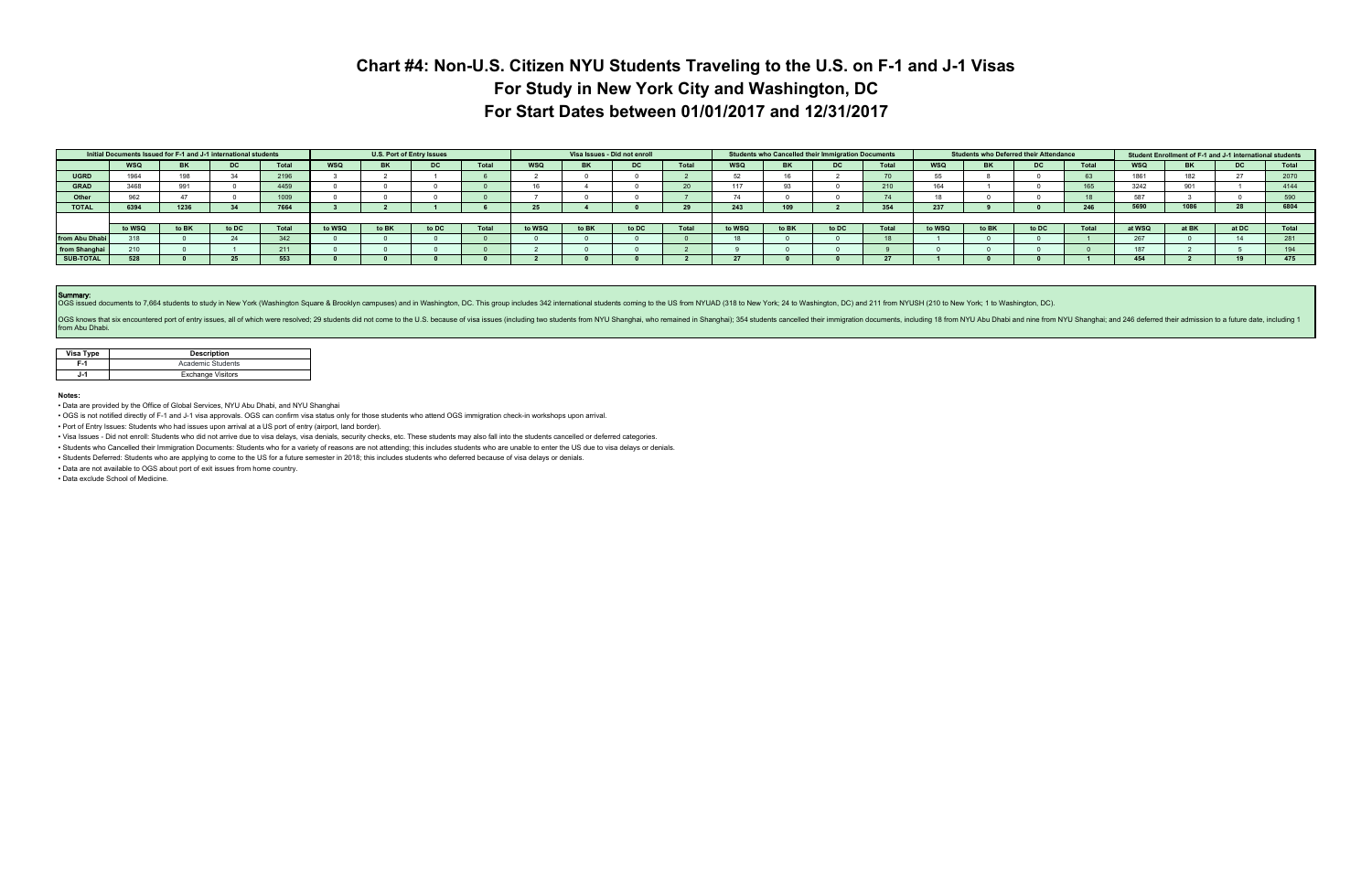## **Chart #5: NYU Travelers to NYU Abu Dhabi (U.S. and Non-U.S. Citizens)**

|                     | AY 2009-2010   |          |          | AY 2010-2011 |          |          | AY 2011-2012 |          |          | AY 2012-2013 |          |          | AY 2013-2014 |          |           | AY 2014-2015 |          |           | AY 2015-2016   |          |          | AY 2016-2017   |          |          | Totals for AY 2010-2017 |          |          |
|---------------------|----------------|----------|----------|--------------|----------|----------|--------------|----------|----------|--------------|----------|----------|--------------|----------|-----------|--------------|----------|-----------|----------------|----------|----------|----------------|----------|----------|-------------------------|----------|----------|
|                     | <b>Applied</b> | Rejected | Approved | Applie       | Rejected | Approved | Applied      | Rejected | Approved | Applied      | Rejected | Approved | Applied      | Rejected | Approved  | Applied      | Rejected | Approved  | <b>Applied</b> | Rejected | Approved | <b>Applied</b> | Rejected | Approved | Applied                 | Rejected | Approved |
| <b>Students</b>     |                |          |          |              |          |          |              |          |          |              |          |          |              |          |           |              |          |           |                |          |          |                |          |          |                         |          | 1517     |
| Faculty             |                |          |          |              |          |          |              |          |          |              |          |          |              |          |           |              |          |           |                |          |          |                |          |          |                         |          |          |
| <b>Researchers</b>  |                |          |          |              |          |          |              |          |          |              |          |          |              |          |           |              |          |           |                |          |          |                |          |          |                         |          |          |
| <b>Staff</b>        |                |          |          |              |          |          |              |          |          |              |          |          |              |          |           |              |          |           |                |          |          |                |          |          |                         |          |          |
| Academic<br>Support |                |          |          |              |          |          |              |          |          |              |          |          |              |          |           |              |          |           |                |          |          |                |          |          |                         |          |          |
| <b>GRAND TOTAL</b>  |                |          |          |              |          | ುಶರಿ     | 451          |          | 4431     | 576          |          |          |              |          | 624       |              |          | 732       | 805            |          |          |                |          |          | 4553                    | 143      | 4410     |
| Percentage          | 100.00%        | $0.00\%$ | 100.00%  | 100.00%      | $2.90\%$ | 97.10%   | $100.00\%$   | $1.80\%$ | 98.20%   | 100.00%      | $2.30\%$ | 97.70%   | 100.00%      | 2.70%    | $97.30\%$ | $100.00\%$   | 4.40%    | $95.60\%$ | 100.00%        | 2.98%    | 97.02%   | 100.00%        | 5.45%    | 94.55%   | $100.00\%$              | 3.14%    | 96.86%   |

Summary:<br>In AY2016-2017, 100% of students, 93% of faculty, 91% of researchers, 90% of staff, and 88% of academic support employees were approved for their visas. Of the eight faculty denials, two were for affiliated facult

· Faculty include both permanent NYUAD hires (standing faculty), as well as affiliated (New York-based faculty), and visiting faculty from other institutions. Affiliated and visiting faculty include January-term, seven-wee • Researchers include post doctoral fellows, research scientists and scholars, and lab instructors.

**Notes:**

• Data provided by NYU Abu Dhabi and includes visas for NYUAD faculty, students, and staff, including those visiting from other NYU locations.

• Academic Support includes Teaching Assistants and Writing Fellows, junior non-faculty members of the NYUAD instructional staff (prior to 2015-16, these roles were filled primarily by Global Academic Fellows).

• Each AY refers to the academic year beginning on September 1st and ending on August 31st of the following year. Applications that began between those dates are included in each year's data.

• Last year's report indicated that one faculty visa application was pending. In fact, the application was for a researcher, and has since been denied. AY15-16 numbers have been updated to reflect this.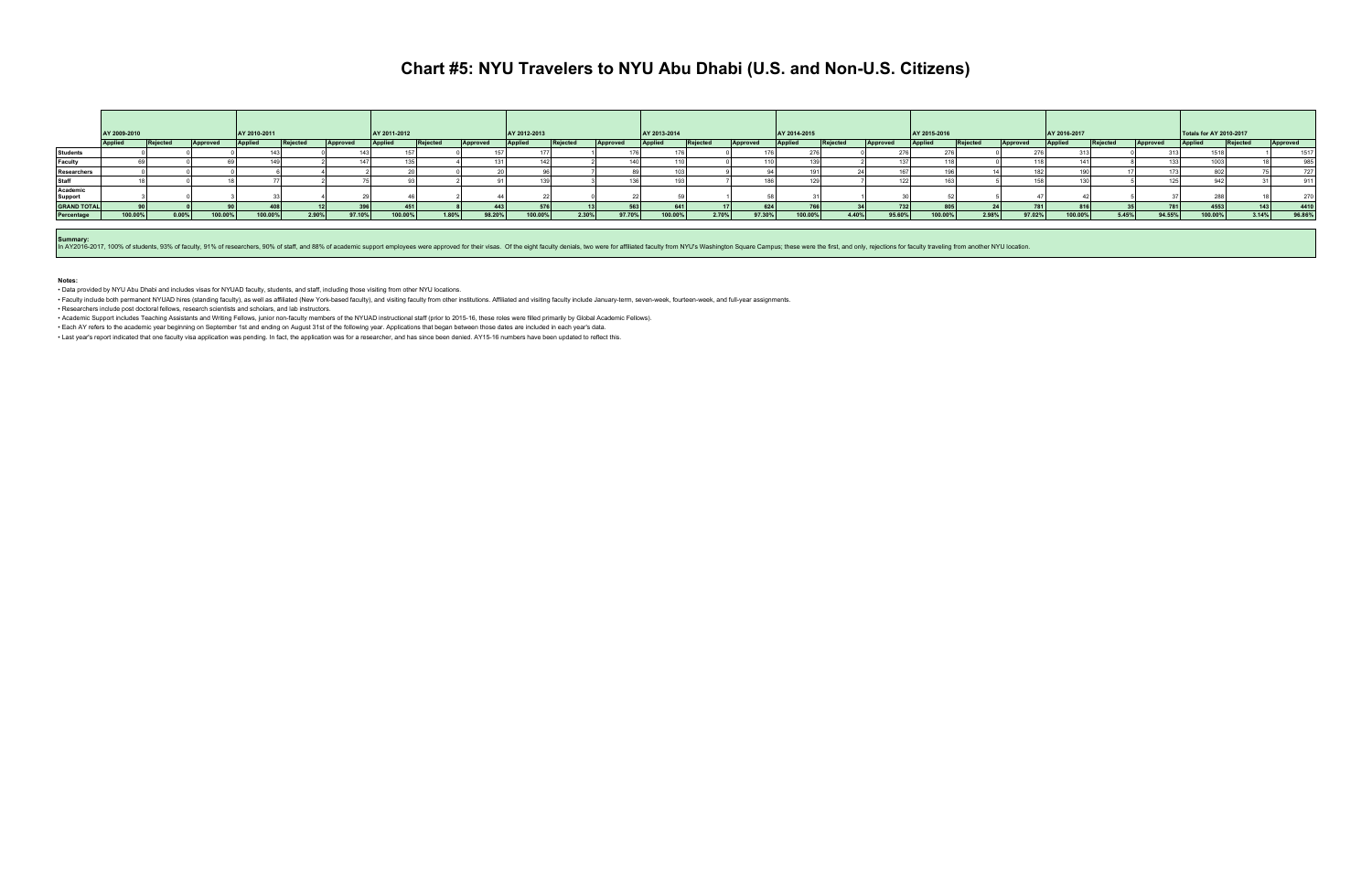## **Chart #6: NYU Travelers to NYU Shanghai (U.S. and Non-U.S. Citizens - Excluding Chinese Nationals)**

|                                 | AY 2013-2014    |                       | AY 2014-2015 |                       | AY 2015-2016 |                              | AY 2016-2017     |                              | AY 2017-2018 |                       | <b>Totals for AY 2014-2018</b> |                     |
|---------------------------------|-----------------|-----------------------|--------------|-----------------------|--------------|------------------------------|------------------|------------------------------|--------------|-----------------------|--------------------------------|---------------------|
|                                 | Approved        | Not Approved Approved |              | Not Approved Approved |              | <b>Not Approved Approved</b> |                  | <b>Not Approved Approved</b> |              | Not Approved Approved |                                | <b>Not Approved</b> |
| <b>Students</b>                 | 144             |                       | 143          |                       | 149          |                              | 165              |                              |              |                       | 601                            |                     |
| <b>Faculty</b>                  |                 |                       | 137          |                       | 131          |                              | 132 <sub>1</sub> |                              | 48           |                       | 519                            |                     |
| Administration/<br><b>Staff</b> | 93 <sub>1</sub> |                       | 119          |                       | 112          | 0                            | 98               | ΩI                           |              |                       | 424                            |                     |
| <b>GAF</b>                      | 15 <sup>1</sup> |                       | 19           |                       | 15           |                              | 8                |                              |              |                       | 65                             |                     |
| <b>Faculty</b><br>Recruitment   |                 |                       |              |                       | 35           |                              | 10               | ΩI                           |              |                       | 67                             |                     |
| <b>GRAND TOTAL</b>              | 328             | 01                    | 427          |                       | 442          |                              | 413              | $\mathbf{0}$                 | 66           |                       | 1676                           |                     |

#### **Summary:**

Over the last four years, there has only been one case of a faculty member not receiving a visa in time to travel.

Notes:

• Previous reports contained incomplete figures for the numbers of faculty, administration/staff, and GAFs that were "approved" in AY 2013-2014 & AY 2014-2015. These numbers have been updated here (note that the numbers of visas that were "not approved" remains the same).

- Data provided by NYU Shanghai.
- Student data includes matriculated NYU Shanghai students (not study away students).
- Faculty includes standing (teaching fellows, recitation instructors, postdocs), affliated, and visiting faculty.
- Administration/Staff includes any NYU or NYU Shanghai staff member and administrator, including the Leadership team for NYU and NYU Shanghai.
- GAF are Global Academic Fellows, junior non-faculty members of the NYUSH instructional staff.
- Faculty Recruitment: Prospective faculty invited for campus visits.
- Student data is based on when visas are received, not when students start.
- Since the previous mobility report, AY 2016-2017 data as been updated to include the data for the entire academic year. The previous report included data through October 1, 2016.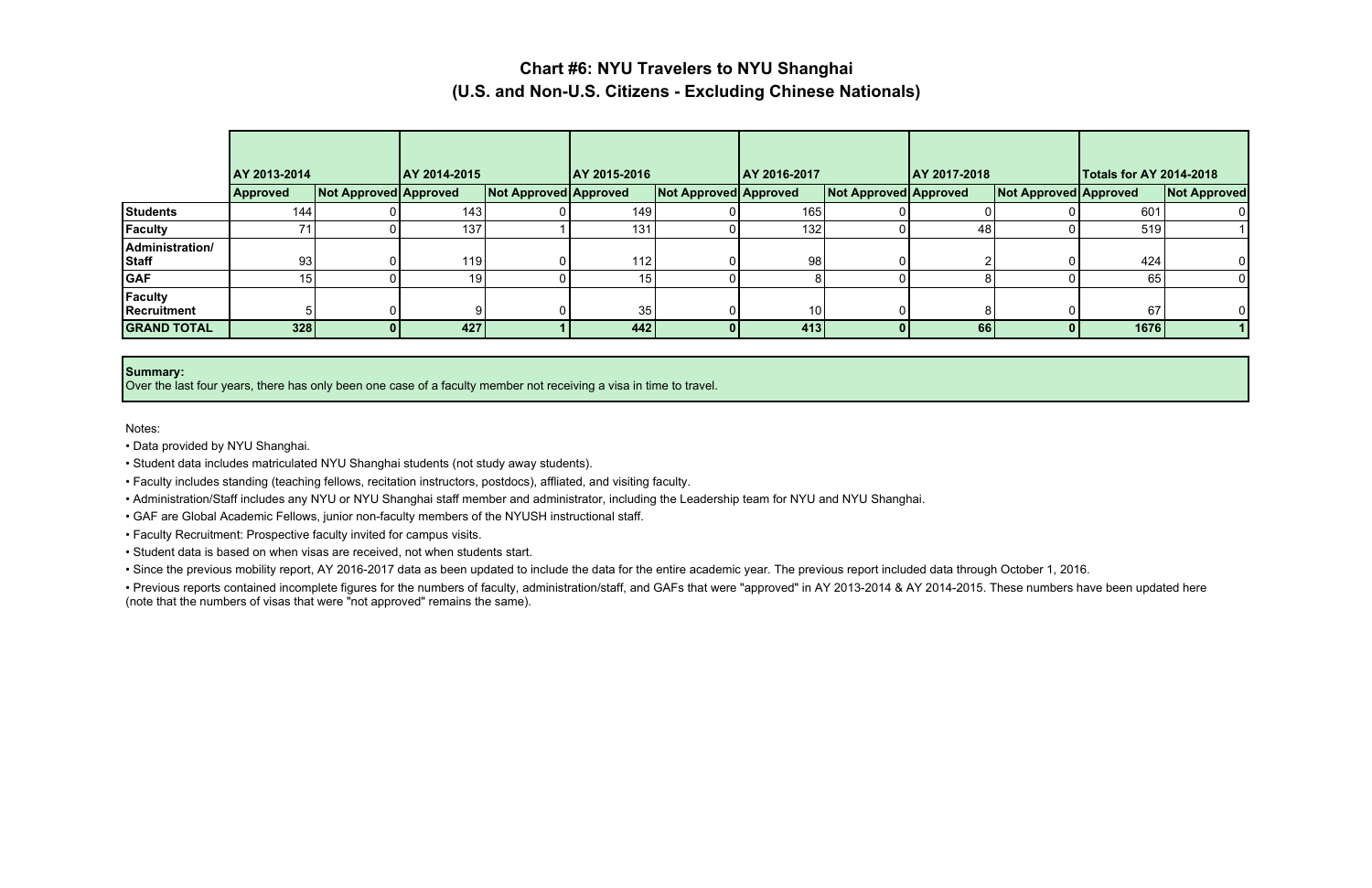### **PINYU**

### **Mobility Across the Global Network**

To: The NYU Community From: President Andrew Hamilton Date: Friday, February 9, 2018

Dear NYU Faculty Colleagues,

The denial of visas to two members of our NYU New York faculty who were scheduled to teach at our Abu Dhabi campus this academic year has prompted us to review our policies and procedures surrounding mobility throughout our global network. Building upon a series of recent recommendations from the Faculty Committee on NYU's Global Network, I wanted to provide you with an update on this topic.

As I have previously stated, including in my response to the faculty committee last month, I strongly believe that academic freedom and the free movement of people and ideas – within NYU's global network and beyond – are, as the committee states, key to our goals of "international scholarly collaboration, learning, and advancement of knowledge."

And while there has been much speculation about why our two faculty members were denied entry to the UAE, we simply don't know. However, as I have said previously, it is unimaginable to me that either would pose a security risk based upon their writing and scholarship.

While we obviously do not control the borders of any country in which we operate, we do control our internal mobility processes and communications concerning immigration challenges when they arise. In these two cases, we were deficient in our communications to the individuals involved, and I regret that this exacerbated an already difficult situation. I am consequently committed to immediately improving how we deal with future cases.

In keeping with the committee's recommendations regarding mobility at NYU, I am laying out broad changes to our processes concerning visas and mobility. They will go into effect immediately.

In the future, if a faculty member's visa application is denied, the provost of the faculty member's home campus will be immediately notified of the situation; they will then, in turn, immediately contact the faculty member. In the event that a faculty member learns of a denial directly from a consulate or embassy, they should immediately inform their provost. It is important to remember that in many cases, visas that initially are either denied or delayed are ultimately successful, but we should make sure that faculty are informed of flags at the earliest possible moment. The provost will also connect the faculty member to Josh Taylor, Associate Vice Chancellor, Global Programs and Mobility Services, who has recently taken on supervision of the Office of Global Services, which handles student and scholar mobility in New York. Josh will become a day-to-day point of contact for the faculty member as his or her visa application continues to work its way through the system.

In addition, Josh will inform the chairs of the Faculty Committee on NYU's Global Network, as well as the faculty member's departmental chair or dean, of any postponements or cancellations